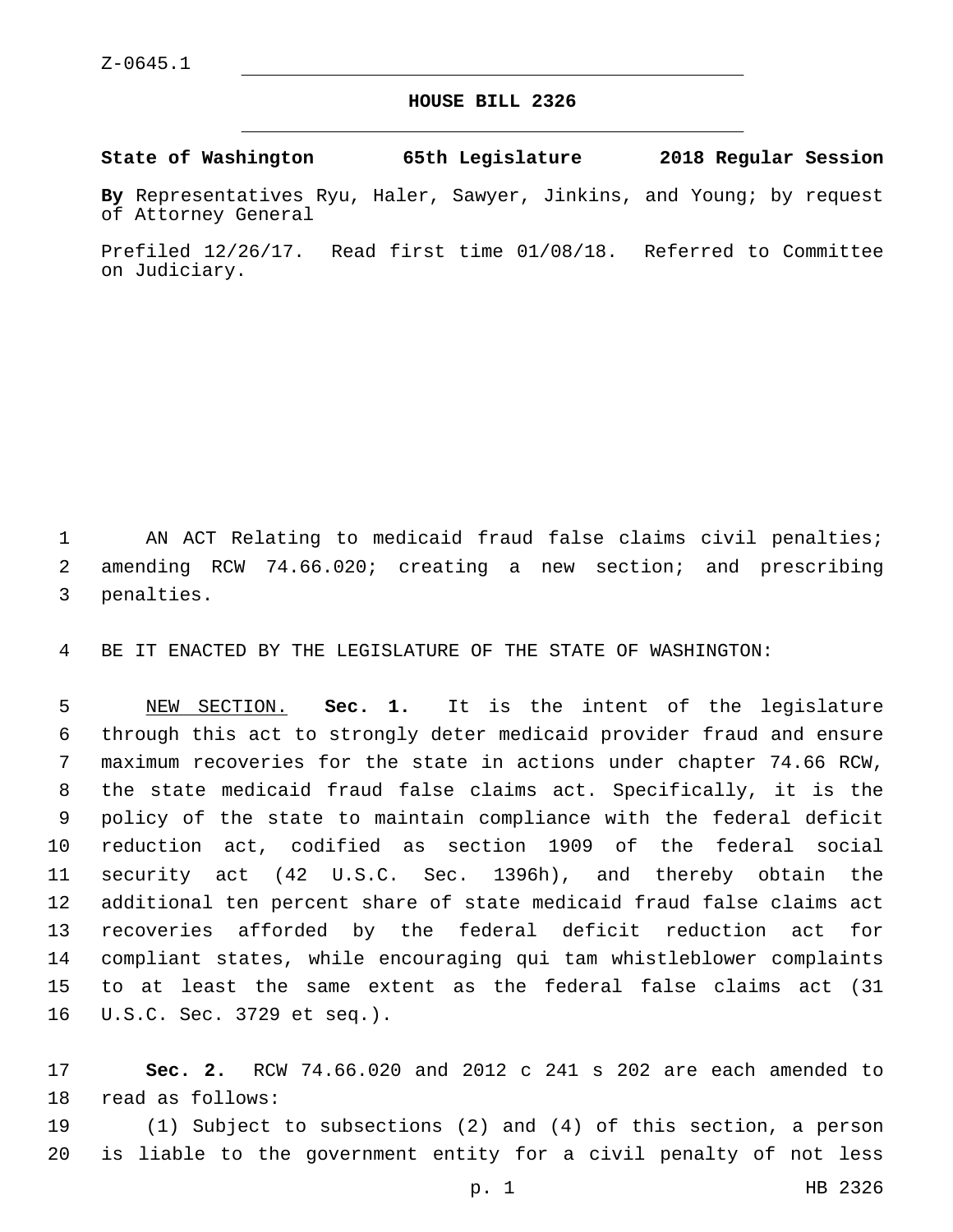1 than ((five thousand five hundred dollars and not more than eleven thousand dollars)) the greater of ten thousand nine hundred fifty- seven dollars or the minimum inflation adjusted penalty amount imposed as provided by 31 U.S.C. Sec. 3729(a) and not more than the greater of twenty-one thousand nine hundred sixteen dollars or the maximum inflation adjusted penalty amount imposed as provided by 31 U.S.C. Sec. 3729(a), plus three times the amount of damages which the government entity sustains because of the act of that person, if the 9 person:

 (a) Knowingly presents, or causes to be presented, a false or 11 fraudulent claim for payment or approval;

 (b) Knowingly makes, uses, or causes to be made or used, a false record or statement material to a false or fraudulent claim;

 (c) Conspires to commit one or more of the violations in this 15 subsection (1);

 (d) Has possession, custody, or control of property or money used, or to be used, by the government entity and knowingly delivers, 18 or causes to be delivered, less than all of that money or property;

 (e) Is authorized to make or deliver a document certifying receipt of property used, or to be used, by the government entity and, intending to defraud the government entity, makes or delivers the receipt without completely knowing that the information on the 23 receipt is true;

 (f) Knowingly buys, or receives as a pledge of an obligation or debt, public property from an officer or employee of the government entity who lawfully may not sell or pledge property; or

27 (g) Knowingly makes, uses, or causes to be made or used( $(\tau)$ ) a false record or statement material to an obligation to pay or transmit money or property to the government entity, or knowingly conceals or knowingly and improperly avoids or decreases an obligation to pay or transmit money or property to the government 32 entity.

 (2) The court may assess not less than two times the amount of damages which the government entity sustains because of the act of a 35 person, if the court finds that:

 (a) The person committing the violation of subsection (1) of this section furnished the Washington state attorney general with all information known to him or her about the violation within thirty days after the date on which he or she first obtained the 40 information;